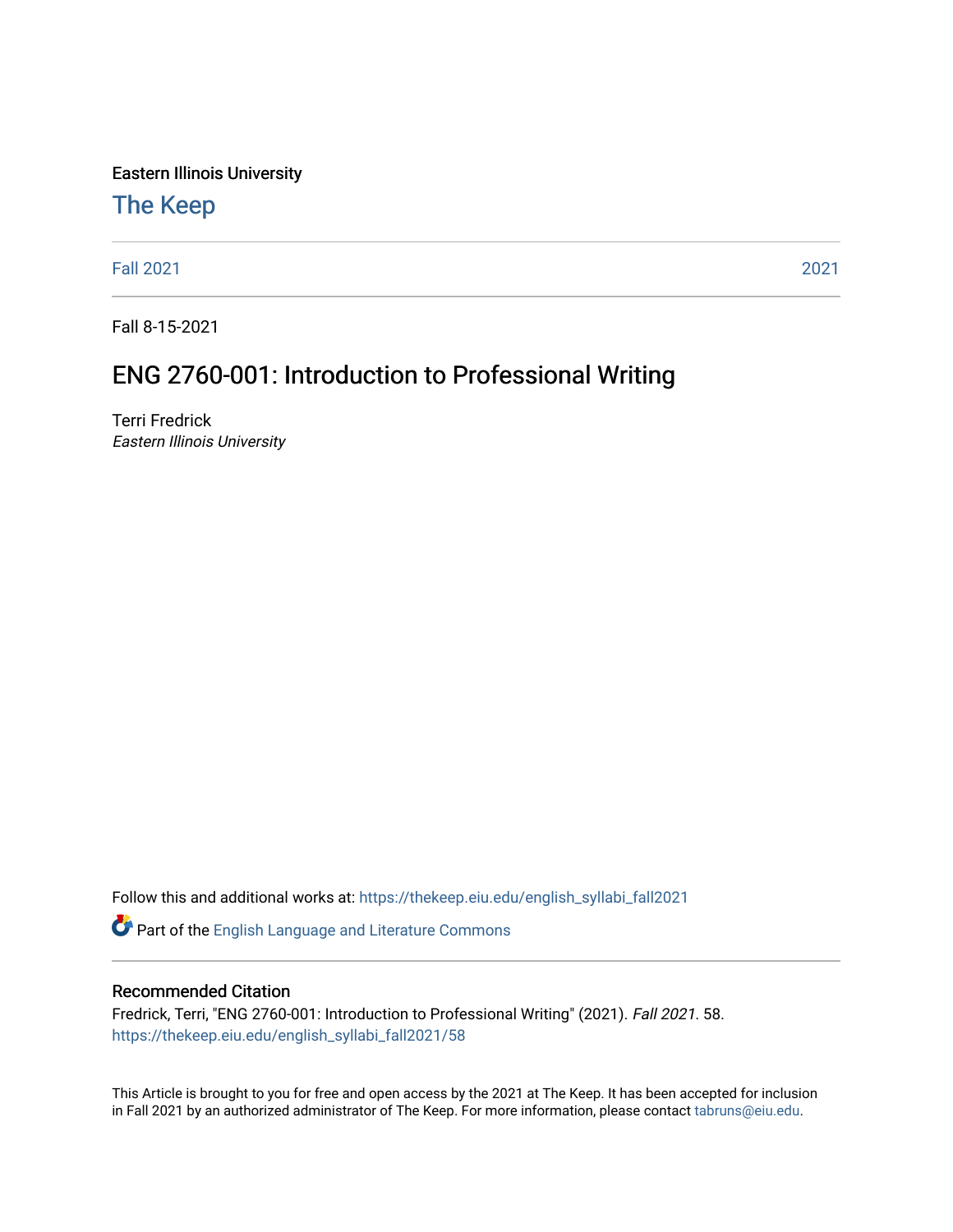---

[2760: Intro to Prof Writing \(2021\)](https://online.eiu.edu/d2l/home/199083)



# Course Syllabus

#### **Introduction to Professional Writing**

**Fall 2021 | 3 Credits**

#### **Course Description**

English 2760 introduces the principles and practices of communication (written, oral, and visual) in professional settings. In this course, you will learn and then apply professional communication concepts. Specifically, by the end of the semester, you will be asked to demonstrate five primary objectives and two secondary objectives:

- 1. Use communication strategies to solve hypothetical and real workplace problems (i.e., critical thinking and problem solving)
- 2. Adapt general professional writing principles (related to content, organization, and tone) to specific audiences, purposes, and contexts
- 3. Use revision and editing to improve your own and others' writing
- 4. Write college- and professional-level prose that is clear and correct
- 5. Demonstrate understanding of basic ethical and legal considerations related to professional communication
- 6. Implement basic principles of effective document design (using basic and advanced features of computer software) to create professional, easy-to-use projects
- 7. Use effective collaborative strategies to create a positive work environment and high-quality projects

#### **Required Course Materials**

- $\bullet\,$  Harty, Kevin J. *Strategies for Business and Technical Writing*, 6 $^{\text{th}}$ edition (provided by TRS)
- Oliu, et al. *Writing that Works,* 13th edition (provided by TRS)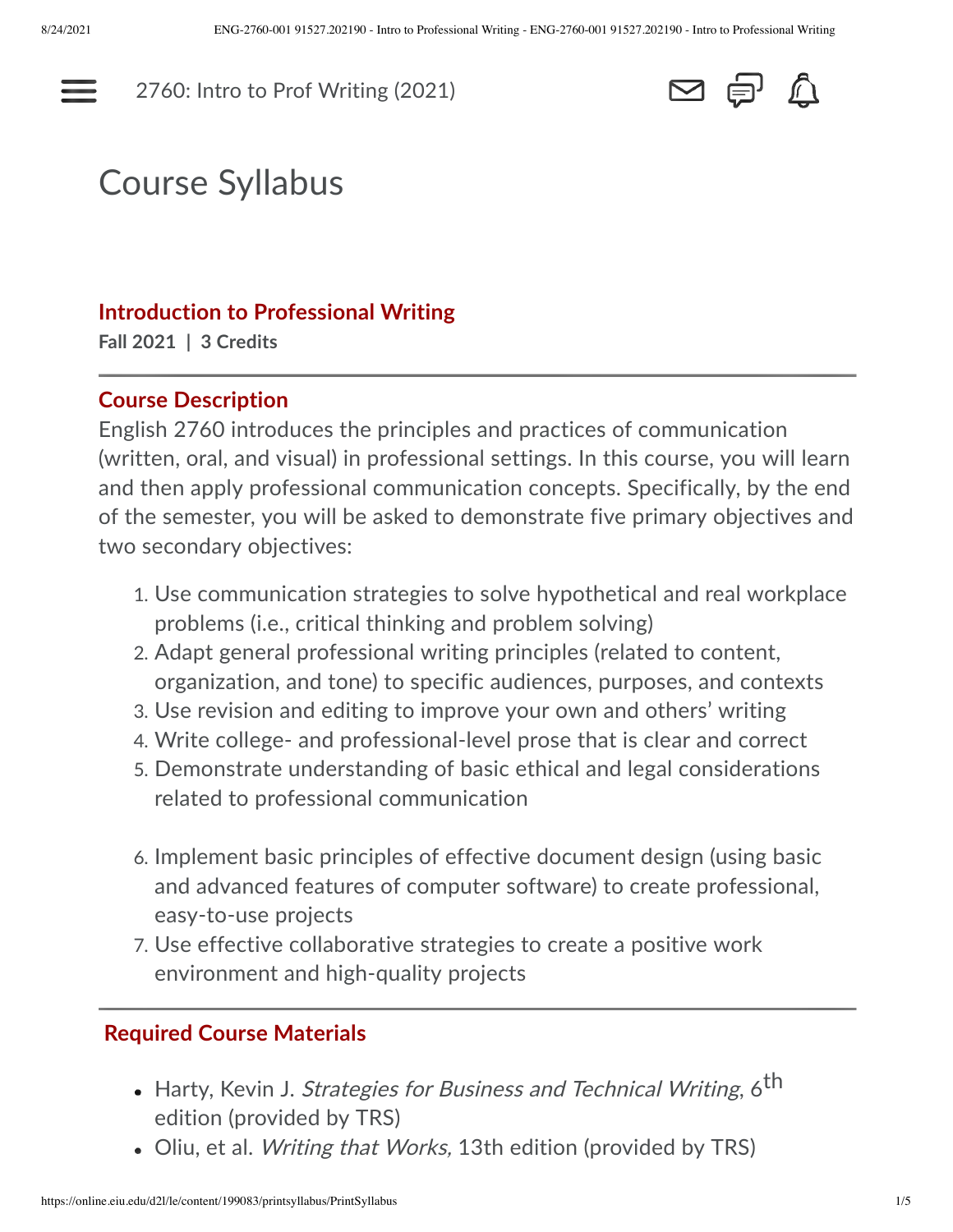• Individual articles as assigned (available through D2L)

#### **Course Requirements**

In this class, you will complete a number of writing assignments of various sizes. You will have required submission dates and will receive points for meeting deadlines and completing the assignment fully. You will NOT, however, receive grades on individual assignments. Instead, you will build a portfolio at midterm and again at the end of the semester that uses writing assignments from the class to demonstrate your success at attaining the seven learning objectives listed above. This portfolio will be the primary determiner of your grade for the semester.

COVID-permitting, you will have two client-based projects that will be completed on behalf of on-campus departments. The clients for these projects will provide feedback and participate in the grading of these projects.

Throughout the semester, you will complete homework assignments that ask you to practice some basic copyediting. At the end of the semester, you will take a copyediting exam that will test your ability to correct errors and make sentences more concise.

| <b>Assignment</b>                | % grade |
|----------------------------------|---------|
| Participation/Deadlines/Homework | 25      |
| Midterm Portfolio                | 15      |
| <b>Evaluations from Clients</b>  | 10      |
| <b>Final Exam</b>                | 5       |
| <b>Final Portfolio</b>           |         |

#### **Note:**

I reserve the right to make additions and alterations to this assessment breakdown should the need arise. Students will be informed in class and in writing if any changes are made.

#### **Attendance:**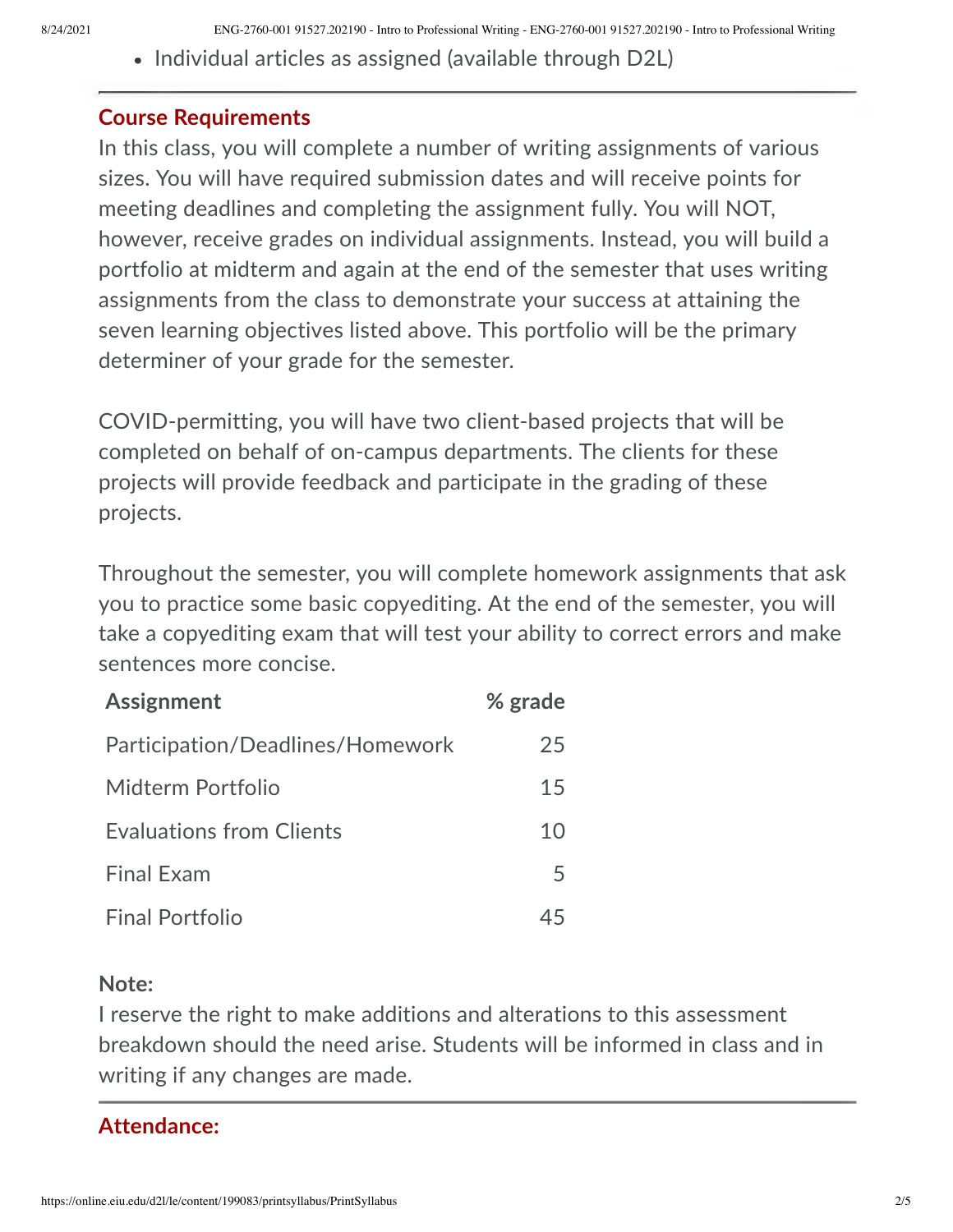8/24/2021 ENG-2760-001 91527.202190 - Intro to Professional Writing - ENG-2760-001 91527.202190 - Intro to Professional Writing

- If you must miss class, you are still responsible for completing assignments. Submit assignments via D2L email or dropbox, as appropriate.
- Should you be forced to quarantine due to a COVID-19 diagnosis or exposure, contact me as soon as you can, so we can create alternative plans, such as adding you to the class via Zoom, scheduling alternate work from home activities, etc.
- $\bullet$  If you are experiencing any symptoms associated with COVID-19, please stay home and arrange to get a COVID test (yes, even if you've been vaccinated!). Contact me, and I'll help you join class via Zoom until your test results have returned.

# **Deadlines**

Due dates for homework and assignments are listed on the course syllabus.

- Homework (work described as **Read, Complete, or Bring**) must be submitted by the beginning of class time on the date listed.
- **Projects** must be submitted by 11:59 pm on the date listed. •
- Late projects will be docked 5% or 2 points, whichever is greater, each day until they are turned in.

# **Expected Conduct**

This class focuses on communicating in professional settings. Just as in a workplace setting, certain types of conduct are expected. In addition to the policies pertaining to attendance and deadlines, pay attention to the following course policies:

- Class correspondence (i.e., emails you send to someone in the class, including me) should be written professionally and according to the expectations of the business world. Expect to receive feedback from me on the style, content, and organization of your emails.
- $\bullet$  In this course, you may need to use advanced features of common software such as Microsoft Word, web editing technologies, and other programs that may be new to you. I am always happy to give you advice and out-of-class assistance at your request, but I expect you to be willing to develop the software skills you need to complete projects effectively.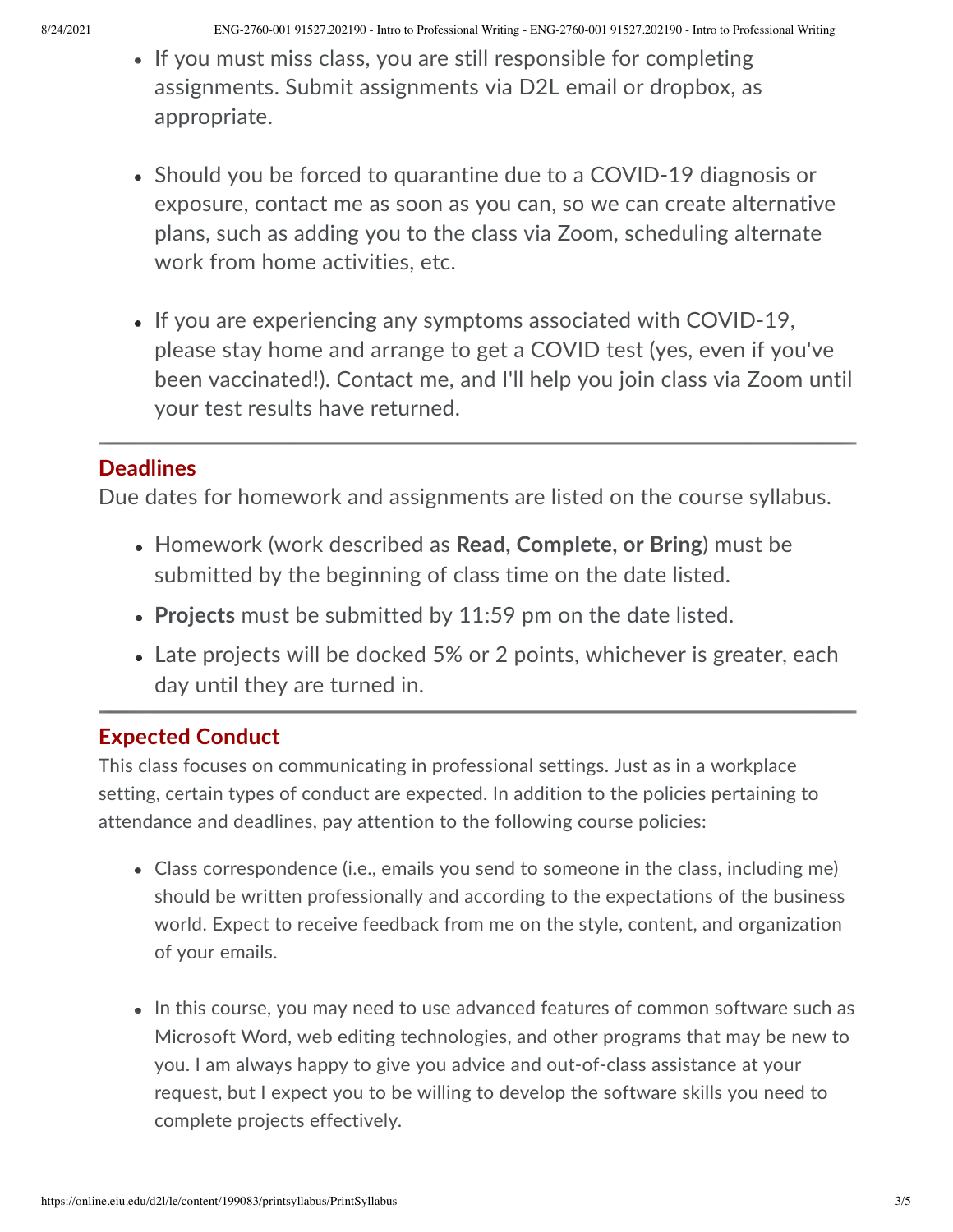- Keep copies of all work you produce for this class, including handwritten work, as they may be useful preparation for later graded assignments. Do not store your work only on a single flash drive. If I have given you a hand-written evaluation on an assignment or activity, save that evaluation until you have received your final grade in the course.
- Class time is for doing work related to the course. Limit your use of email, the internet, cell phones, etc. to course-related work during class time.
- All major assignments listed on this course policy sheet must be completed in order to pass the course.
- Scholarly integrity and ethics--students are expected to maintain principles of academic integrity and conduct as defined in [EIU's Code of Conduct](http://www.eiu.edu/judicial/studentconductcode.php). Violations will be reported to the Office of Student Standards. If you are in doubt of the appropriate way to identify your source, check with me before turning in the assignment. If you have any questions regarding appropriate handling of sources, collaboration, or past work, talk with me before turning in an assignment.
- If circumstances arise that may impact your ability to maintain our course policies, address the situation as you would in the workplace—professionally, courteously, and in advance.

## **Contact Information**

[Available on D2L under Content](https://online.eiu.edu/d2l/common/dialogs/quickLink/quickLink.d2l?ou=199083&type=content&rcode=EIU-1414412).

## **Information for Students with Disabilities**

Most accommodations may be easily met in this class. If you are a student with a documented disability in need of accommodations to fully participate in this class, please contact the Office of Student Disability Services (OSDS). All accommodations must be approved through OSDS. Please stop by McAfee Gym, Room 1210, or call (217) 581–6583 to make an appointment.

## **The Student Success Center / Writing Center**

Students who are having difficulty achieving their academic goals are encouraged to contact the Student Success Center for assistance with time management, test taking, note taking, avoiding procrastination, setting goals, and other skills to support academic achievement. The Student Success Center provides individualized consultations. To make an appointment, call (217) 581–6696, or go to McAfee Gym, Room 1336.